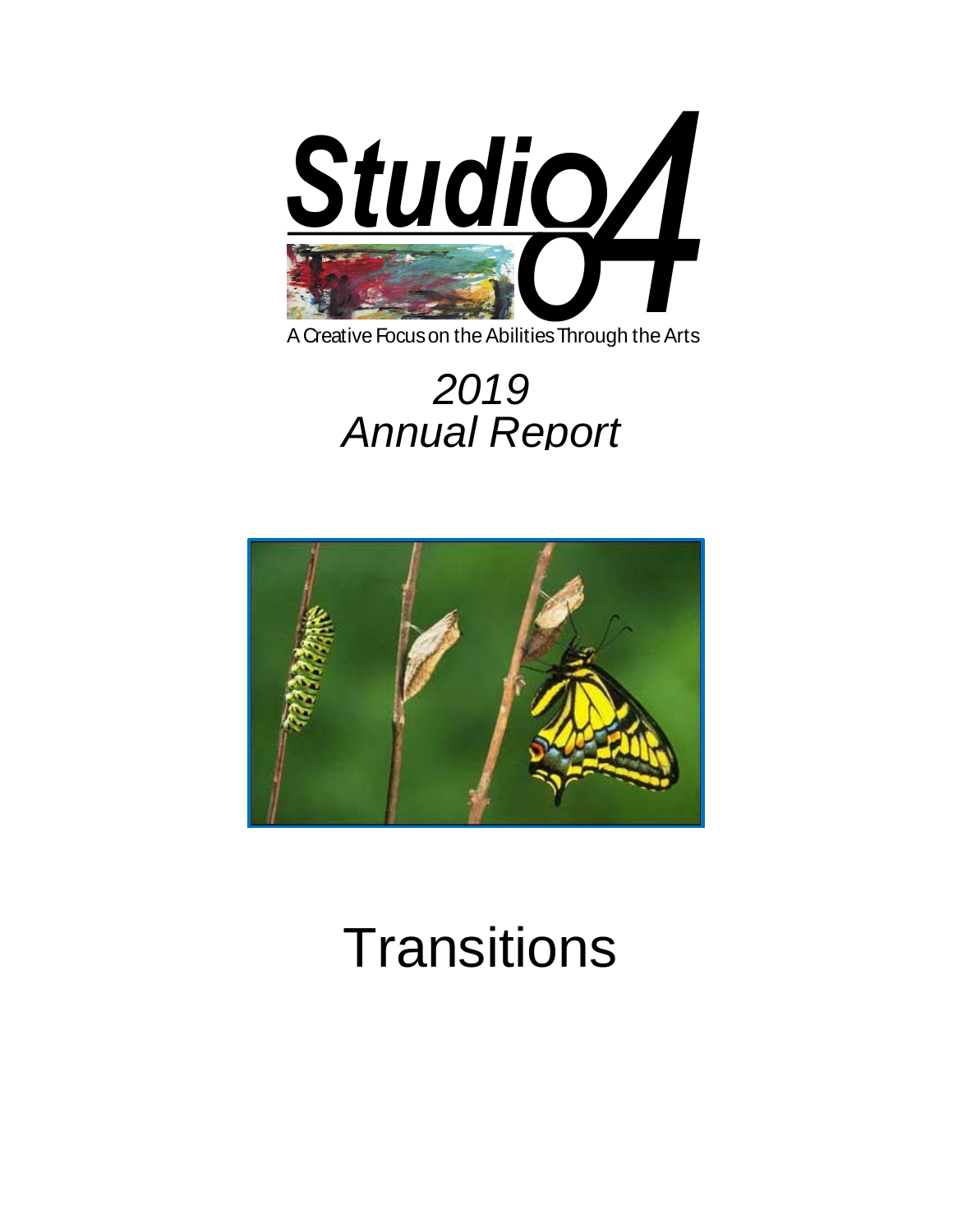

# **A Message from the Founder**

# **We did it!**

WOW! Another year has gone by and our artists continue to flourish in their own personal transition and growth.

I couldn't be prouder of their accomplishments and of ours. I often look back at where we all started as individuals and as an organization and still can't believe it sometimes.

This transition hasn't always been easy. I think about the caterpillar and the journey it must make just to get to the point of making a cocoon. It's long and dangerous with many obstacles to overcome. Then there is that magical thing that happens inside the cocoon that we can't see what is going on, but it is certainly something powerful.

I see our artists doing exactly the same. Many have come from a background that has been difficult personally, socially and often with no art experience under their belts other than an art class in grade school and maybe high school, if they were lucky. They walk into the Studio and it is their cocoon where that magical thing happens for them. They emerge in a new form and are never the same again. They have become more independent, more confident, happier, and with reduced behaviors because they are being challenged mentally and their minds are activated.

I see the organization doing exactly the same. There have been the obstacles and hardships, the regulations that change constantly, the reporting requirements that can so often detract from the joy of helping others. But each time an artist has a small "ah ha" moment or has taken a teeny tiny step and accomplished even the smallest thing….all those obstacles and hardships are washed away and joy is reinstated. I cherish those everyday moments.

But together with our artists this has been an incredible journey. We have spent eleven years in this journey and made a cocoon for ourselves and NOW we have blossomed into beautiful butterflies. Artistic souls, each with their own design, voice, abilities, and personalities. And I couldn't be prouder of each and every one of them.

Creatively yours,

#### Deborah Blackwell

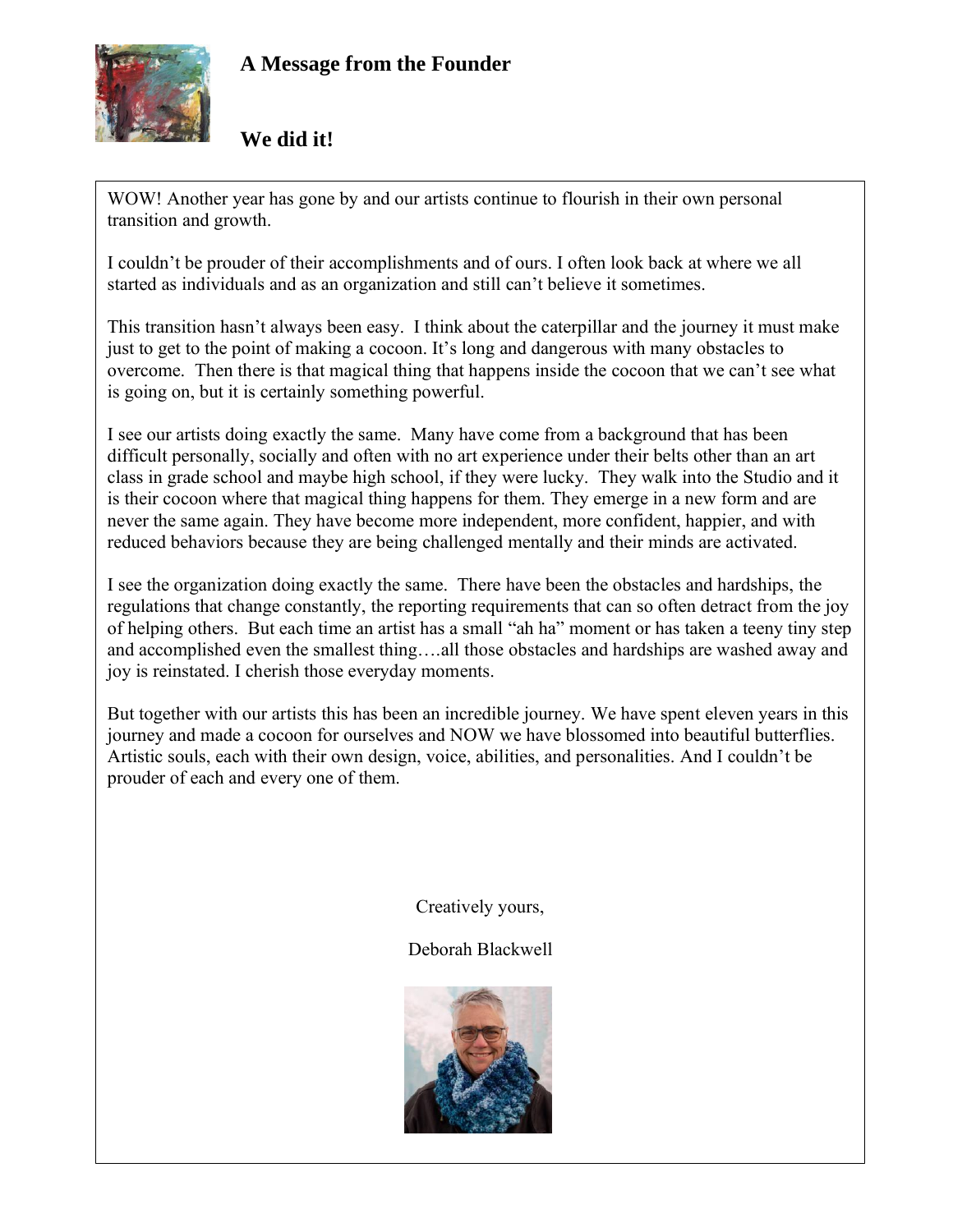

**Financials for 2019**

A brief view of our budget.



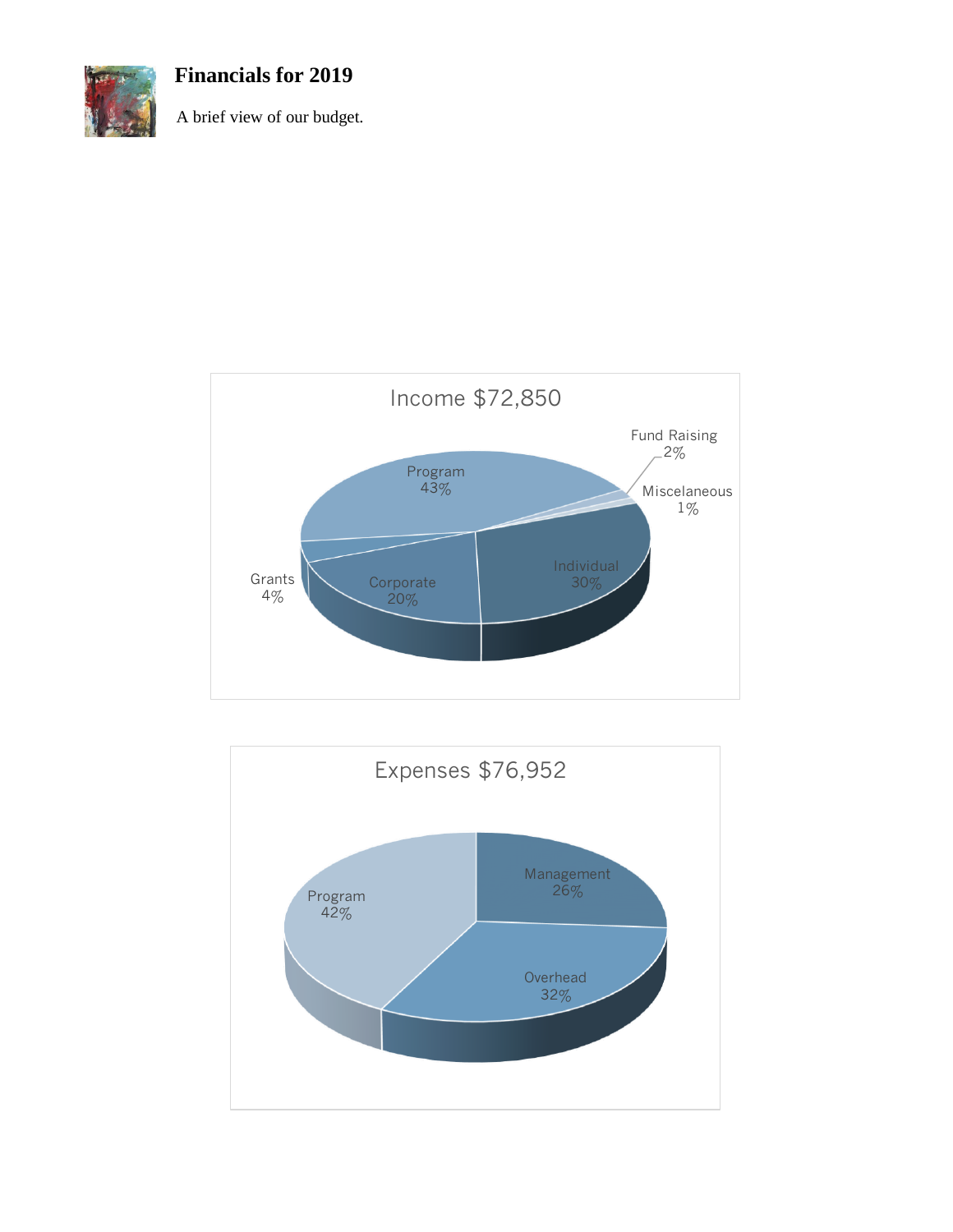

Art

**A** 

**Fun in 2019**





in Dementia Friendly Training.

emerged!





First Annual Cake War, our most delicious fundraiser yet!



4 year old kindergarteners learned about the bees

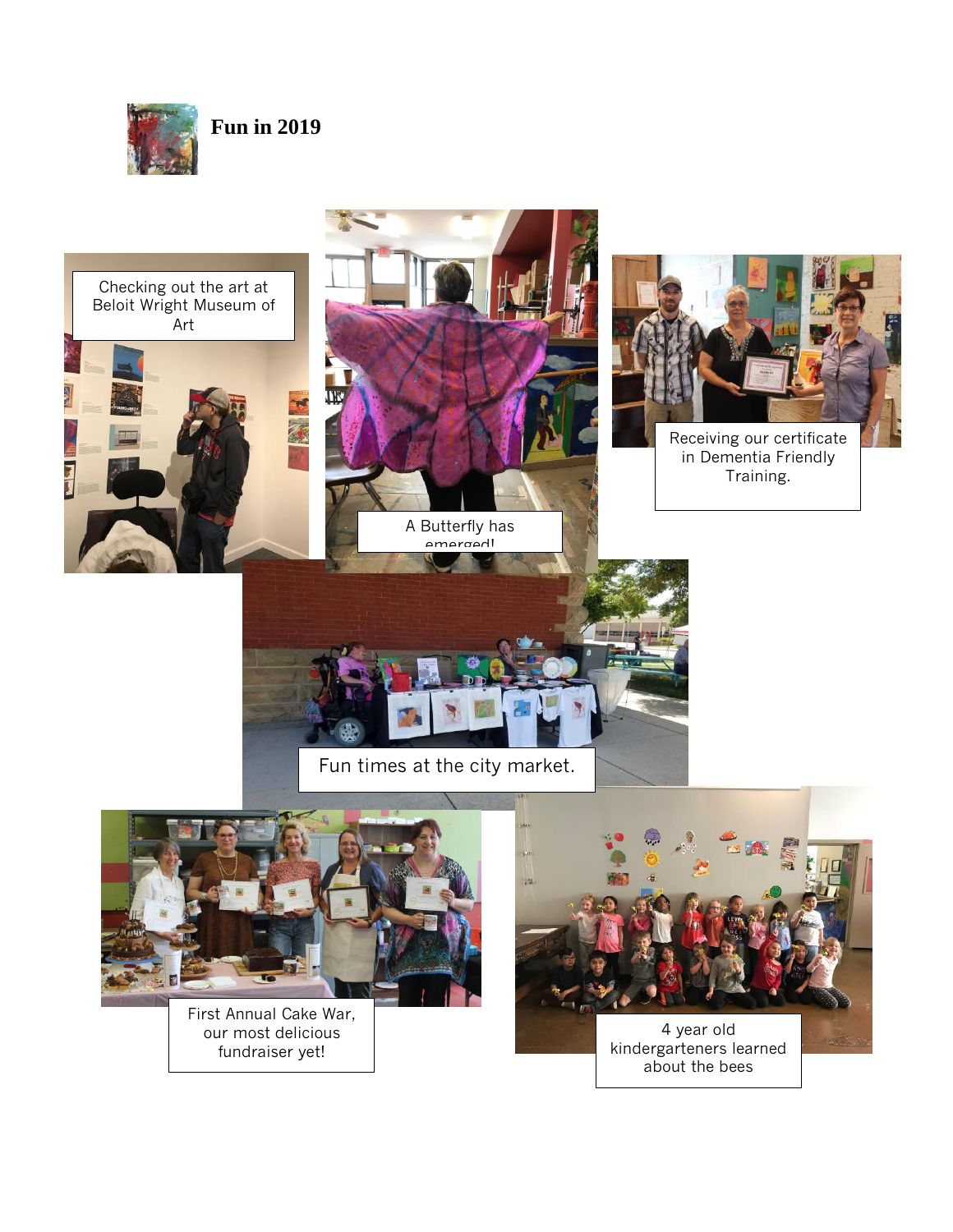### **2019 Friends of Studio 84**



**Founders Circle**  *Frank Ludicky United Technology Corporation*

#### **Director's Club**

*Virginia Coburn*

#### **Visionaries Society**

*United Way of Jefferson & North Walworth County*

#### **Cornerstone Friends**

*Coburn Company First Citizens State Bank John Wickenberg Judith Nowicki Walworth County Arts Alliance*

#### **Program Partners**

*Bev & Tom Ganser Dan Menden Keefe Kares Kiwanis Breakfast Club The Nagy Family*

#### **Artistic Mentors**

*Anne Engleman & Anders Yocom Dale Morgan Gwen Slocum John & Nancy Dynkowski Megan and Larry Matthews Terry Houdek Thelma Robbins*

#### **Studio Friends**

*Amy Grau Andrea Musher Anthony Kokan Beverly & Richard Bundy Brian Beck Caprise Cooper Congregational Church Dan Sable David Pawl Dawn Hunter Deborah Dewey King Gayle Blyth Harrison, Williams & McDonell, LLP Jack Standly Jeanne Jonely Jerry & Shirley Grant Joan Narad John Koebler John Martin Ford Julie Svanoe Kathy Christenson Kelly Kasper Ketterhagen Motors Keven & Nancy Brunner Laura & Richard Bursh Linda Long Margaret Wheeler Marjorie Stoneman RH & SL Cutshall Rick Fassl Robert & Sharon McCullough Rollin Cooper Ron Binning Ruth Cleverdon & Crew Sharon & Duane Peterson Thomas & Mariel Lewy Vicki Selck*